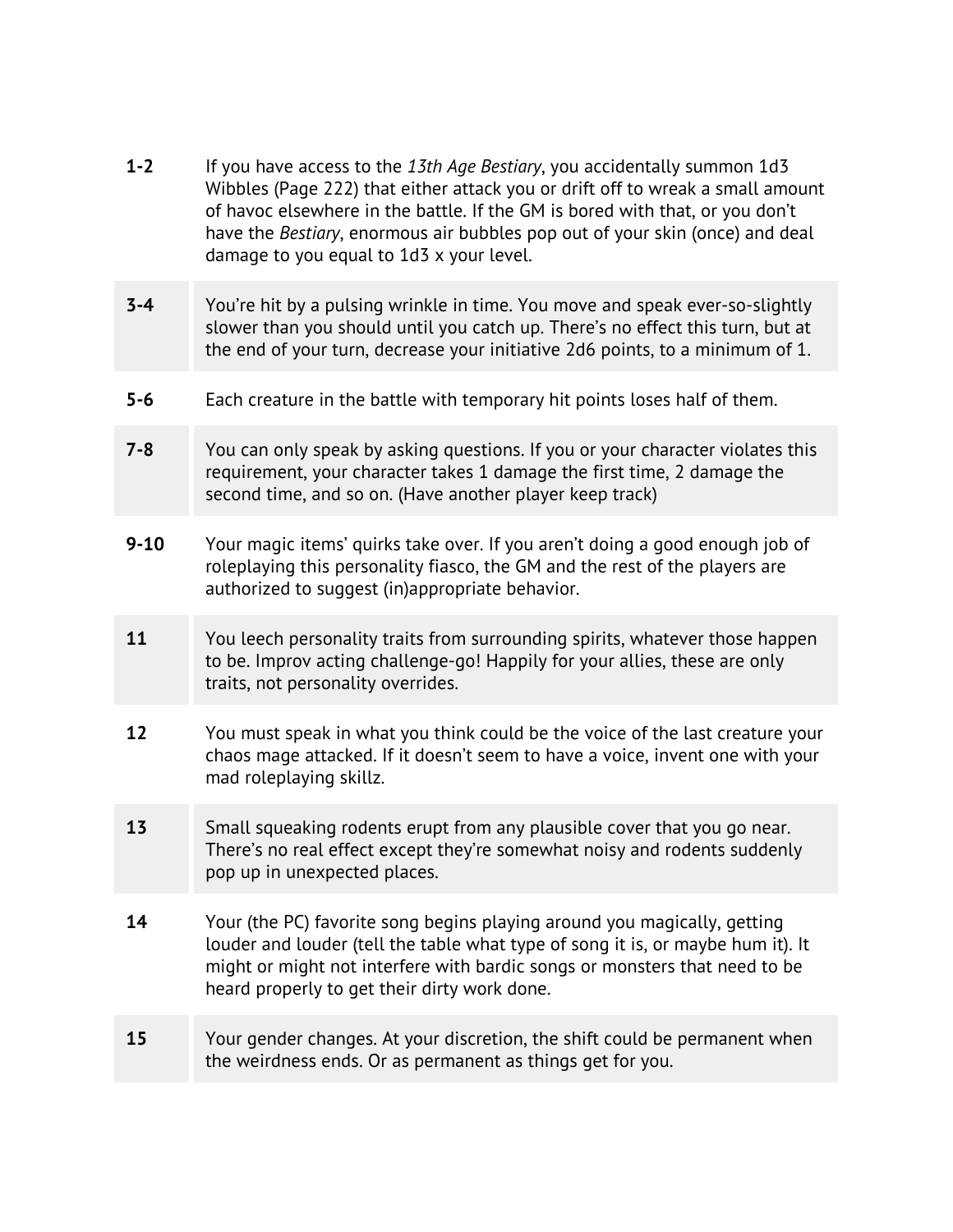| 16        | You grow horns or other spikes all over. If you already have horns, then you<br>lose them. Some of the horns, or lack thereof, persist after the weirdness<br>ends.                                                                                                                                 |
|-----------|-----------------------------------------------------------------------------------------------------------------------------------------------------------------------------------------------------------------------------------------------------------------------------------------------------|
| 17        | One of your arms becomes a functional tentacle. It has no mechanical effects,<br>but unless you're special or lucky it's probably not a very pretty tentacle. Your<br>option on whether or not it remains after the weirdness ends.                                                                 |
| 18        | A great qust of wind circles around the battlefield. It probably has no serious<br>effect unless there's something happening that a great gust of wind could<br>seriously affect.                                                                                                                   |
| 19        | All creatures leave colored trails behind them as they move, turning the<br>battle scene into a strange glowing artwork. Images fade every ten seconds<br>or so.                                                                                                                                    |
| 20        | Some minor detail of your appearance changes: your hair color, gaps between<br>teeth, handedness, and so on. Change is, y'know, permanent-ish.                                                                                                                                                      |
| $21 - 22$ | Grit, explosive dust, or other debris explodes into the air around you, dealing<br>1d4 damage per tier to each nearby creature.                                                                                                                                                                     |
| $23 - 24$ | There's tension in the air, or the rumble of distant thunder, or a sense of<br>impending disaster, and the next creature that misses with an attack this<br>battle takes damage equal your Charisma modifier (double your Charisma<br>modifier at 5th level, triple it at 8th level)                |
| $25 - 26$ | Quickly passing auras blur and shake across the battlefield, or cold winds<br>whip across the battlefield, or grow warmer as they pass, or the lights<br>flicker and the creature that has taken the most damage in the battle gains<br>temporary hit points equal to 10% of its maximum hit points |
| $27 - 28$ | One random creature in the battle other than you teleports next to and is<br>engaged by one of its random enemies other than you.                                                                                                                                                                   |
| $29 - 30$ | (Global effect) Space seriously twists, affecting the spells and ranged attacks<br>of each creature in the battle: creatures that are nearby count as if they were<br>far away, and creatures that are far away count as if they are nearby.                                                        |
|           |                                                                                                                                                                                                                                                                                                     |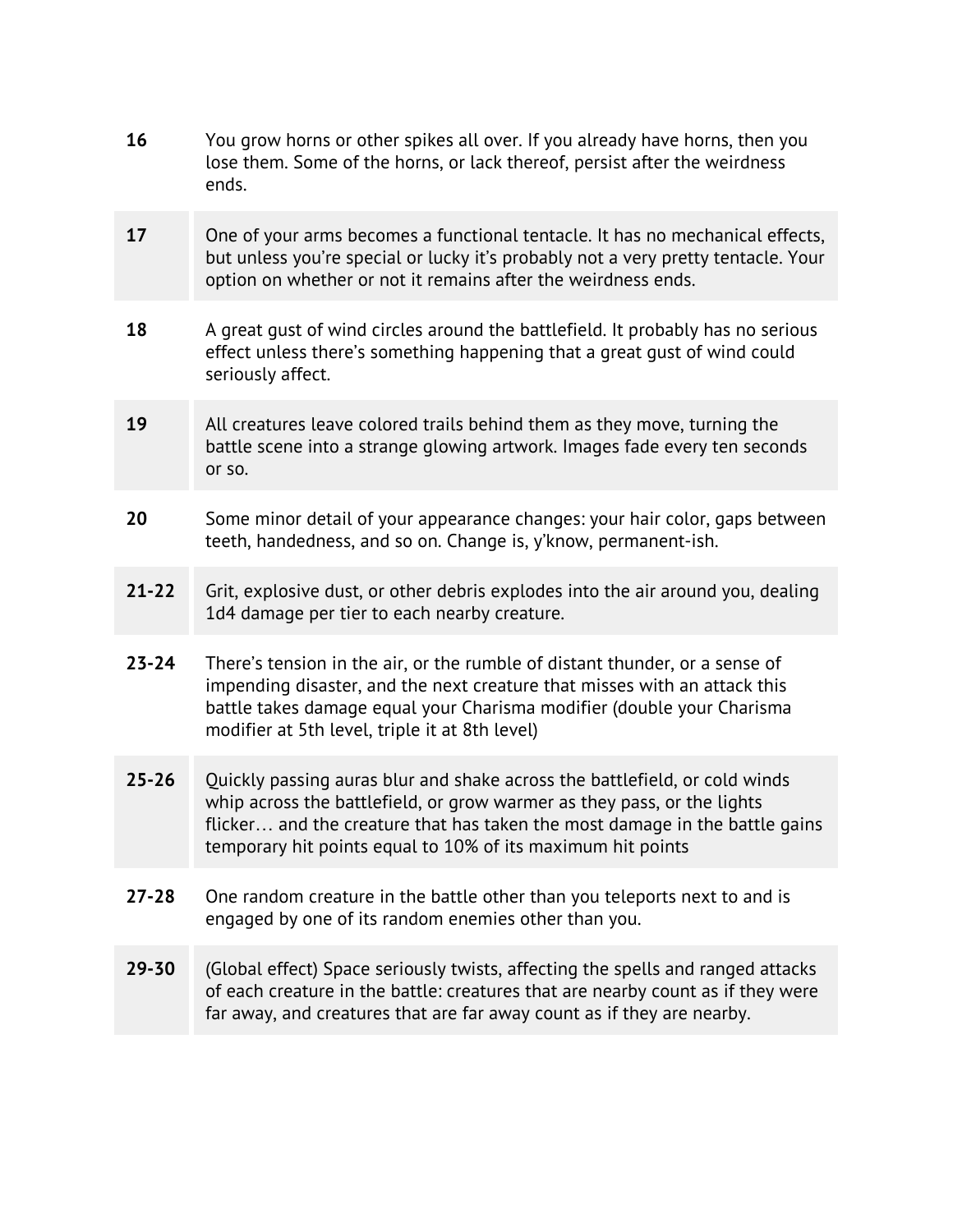| $31 - 32$ | The first spell you cast this battle has effects (not damage) like a spell two<br>levels higher than it, if possible.                                                                            |
|-----------|--------------------------------------------------------------------------------------------------------------------------------------------------------------------------------------------------|
| $33 - 34$ | (Global effect) All normal saves made by creatures in the battle are actually<br>easy saves (6+).                                                                                                |
| $35 - 36$ | (Global effect) There's a blurring at the edge of all things. No creature can<br>intercept another. Disengage attempts automatically succeed.                                                    |
| $37 - 38$ | (Global effect) The champions shall inherit the dirt! Until the end of your<br>next turn, saves that fail count as if they succeed, and saves that succeed<br>count as if they fail!             |
| 39-40     | Roll the escalation die and use the new result.                                                                                                                                                  |
| $41 - 42$ | (Global effect) Each creature in the battle taking ongoing damage<br>immediately takes that damage. Then all ongoing effects end.                                                                |
| 43-44     | (Global Effect) Each creature that makes an attack targeting PD targets MD<br>instead. Attacks against MD tarket PD instead.                                                                     |
| 45-46     | Your shadow detaches and flits around you. Until the weirdness ends, you<br>gain +2 attack bonus but take a -2 penalty to saves. Your personality may or<br>may not be affected. It's up to you. |
| $47 - 48$ | Choose yourself or one ally with temporary hit points and double those<br>temporary hit points. No temp hp, so sorry!                                                                            |
| 49-50     | There's a large magical special effect of your choice (non-mechanical), and<br>each creature in the battle ignores all resistances.                                                              |
| $51 - 55$ | You gain an additional quick action during each of your turns while this<br>weirdness is in effect.                                                                                              |
| $55 - 60$ | When one of your allies casts an arcane spell this battle, that spell gains a<br>small bonus effect chosen by the GM (something that suits the spell and the<br>story).                          |
|           |                                                                                                                                                                                                  |